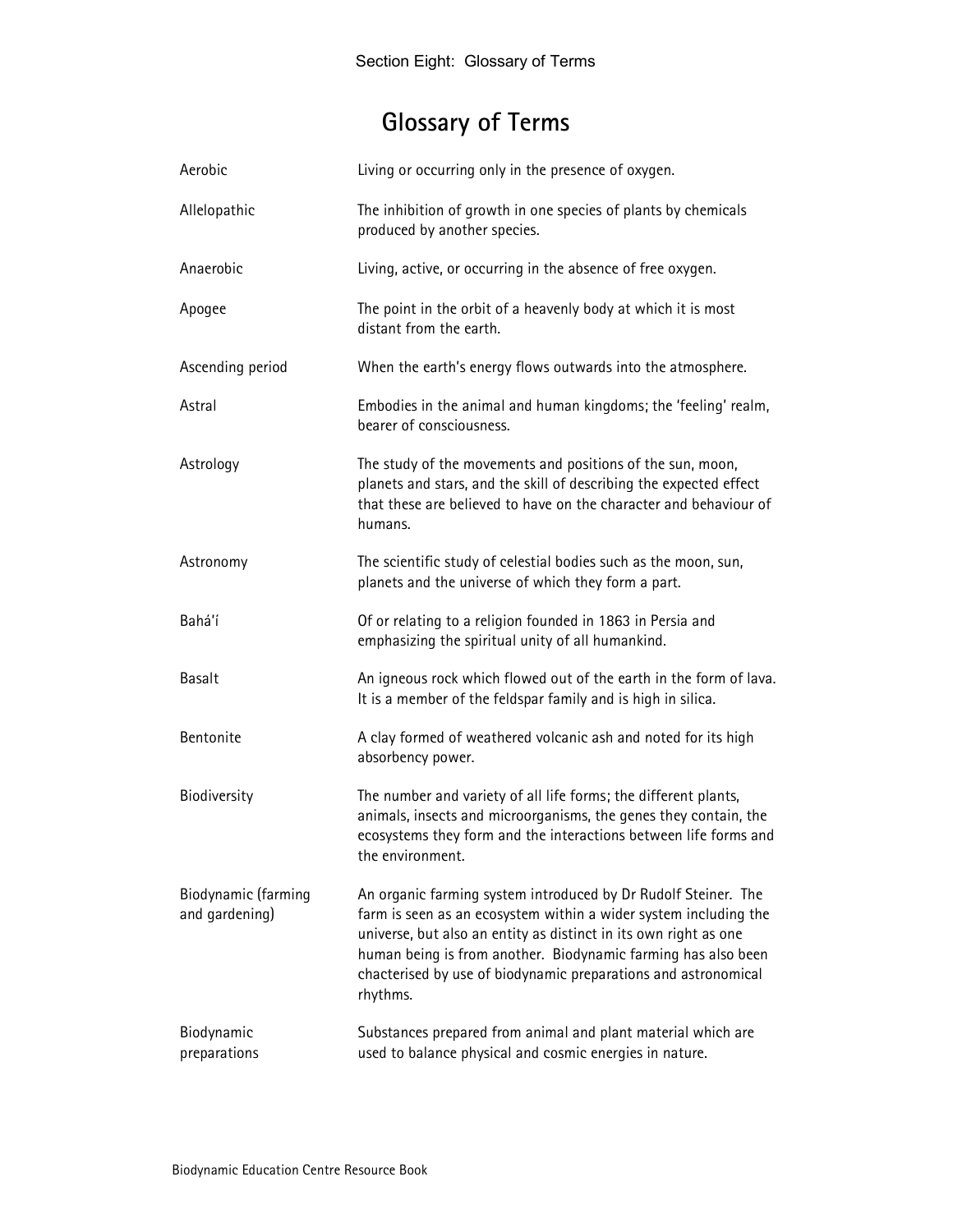| Biofumigants                      | Plants which when grown inhibit the growth of certain species of<br>plant and/or soil biota by creating chemical changes within the<br>soil.                                       |
|-----------------------------------|------------------------------------------------------------------------------------------------------------------------------------------------------------------------------------|
| Bio-geography                     | Includes the aspect, climate and energy flows of the land.                                                                                                                         |
| Biological control                | A strategy which exploits nature's own techniques by using<br>specific predators and pathogens against unwanted weeds and<br>insects.                                              |
| Brix measure                      | Brix is a measure of the percent of solids (TSS) in a given weight<br>of plant juice. Developed by Professor Brix.                                                                 |
| <b>Bulk density</b>               | The mass of dry soil to unit of soil volume (combined volume of<br>soil solids and pore space).                                                                                    |
| Capillary dynamolysis             | Qualitative testing developed by Lili Kolisko following instructions<br>by Rudolf Steiner.                                                                                         |
| Carbonaceous                      | Containing carbon.                                                                                                                                                                 |
| Cation                            | A positively charged ion (atom with one or more electrons<br>removed).                                                                                                             |
| Cation Exchange<br>Capacity (CEC) | Measure of the soil's ability to hold cations; the ability of the soil<br>to store nutrients and release them as required.                                                         |
| Certification                     | The process whereby produce meets the required standards for<br>biodynamic production systems.                                                                                     |
| Clay rock powders                 | The clay fraction controls most of the important properties of a<br>soil. The cation exchange capacity of a soil is determined by<br>portions of the clay and the organic matter.  |
| Chelate                           | Chelates are organic molecules that can trap or encapsulate and<br>then release certain ions, such as calcium, magnesium, zinc, iron,<br>copper, cobalt and manganese.             |
| Chemical or tone ether            | The term used by Rudolf Steiner to describe the energy state<br>which brings 'life' to the element of water.                                                                       |
| Chromatogram                      | The picture which is formed when a solution of plant or animal<br>material is absorbed by filter paper.                                                                            |
| Chrystallisation                  | A picture-developing method for studying properties of organic<br>solutions e.g., fruit juices by adding solutions to CuCl2 and<br>studying the morphology of the formed crystals. |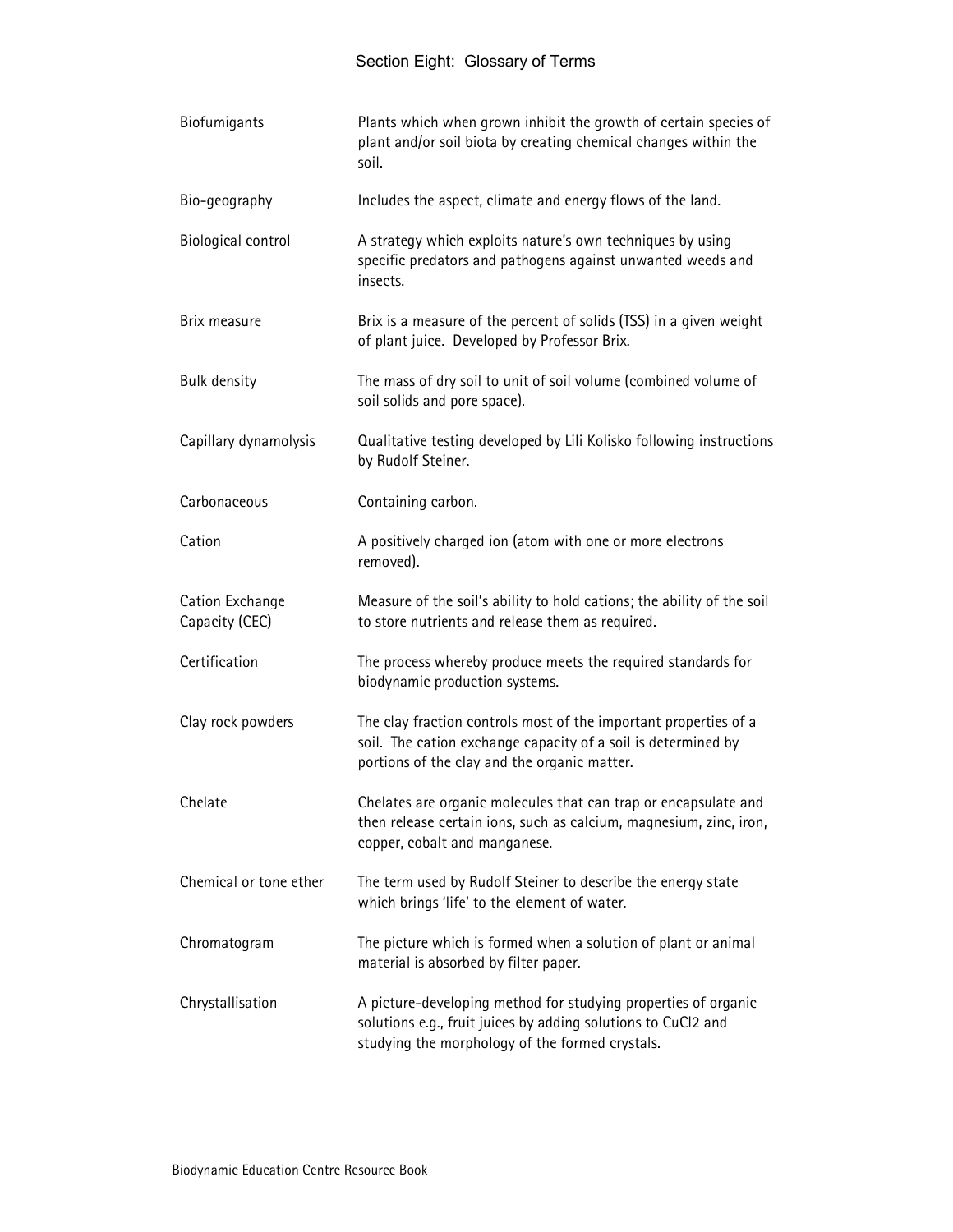| Colloid            | A colloid is a particle substance that retains its identity and<br>remains in suspension and when dissolved, diffuses slowly, or not<br>at all. Colloids are very small in size and therefore easily absorbed<br>by the cells of the body. Plants convert metallic minerals into this<br>form. |
|--------------------|------------------------------------------------------------------------------------------------------------------------------------------------------------------------------------------------------------------------------------------------------------------------------------------------|
| Colloidal          | State of matter in which extremely fine particles are held in<br>suspension.                                                                                                                                                                                                                   |
| Companion plants   | Plants which mutually help one another.                                                                                                                                                                                                                                                        |
| Conjunction        | See Planetary conjunction.                                                                                                                                                                                                                                                                     |
| Cosmic forces      | These forces come from outside the earth's atmosphere and are<br>captured by the rocks, stones and sand component within the<br>earth.                                                                                                                                                         |
| Descending periods | When the earth's energy flows inwards into the earth.                                                                                                                                                                                                                                          |
| Diamagnetism       | A measure of how rapidly a material is repelled from a magnet of<br>known intensity.                                                                                                                                                                                                           |
| Diamagnetic energy | Energy that moves clockwise in a downwards moving spiral.                                                                                                                                                                                                                                      |
| Ecology            | The interrelationships of organisms and their environment or<br>surroundings. This includes relationships between air, land, water,<br>plants, animals and non-living organisms in a particular area.                                                                                          |
| Ecosystem          | A discrete unit or community of diverse organisms (including all<br>species of animals, plants and microorganisms) and the<br>environment in which they live, which interacts to form a stable<br>system.                                                                                      |
| Ego                | The realm of individuality; the capacity for reflection and<br>creativity.                                                                                                                                                                                                                     |
| Ecliptic           | The great circle formed by the intersection of the plane of the<br>earth's orbit with the celestial sphere; the apparent annual path of<br>the sun in the heavens. This can be thought of as the plane of the<br>earth's orbit extended to meet the celestial sphere.                          |
| Ellipse            | A curve placed by a missing point the sum of whose distance of<br>two fixed points, the foci, is constant.                                                                                                                                                                                     |
| Elliptical         | Relating to or having the form of an ellipse.                                                                                                                                                                                                                                                  |
| Enterprise         | Refers to all activities which take place on the site.                                                                                                                                                                                                                                         |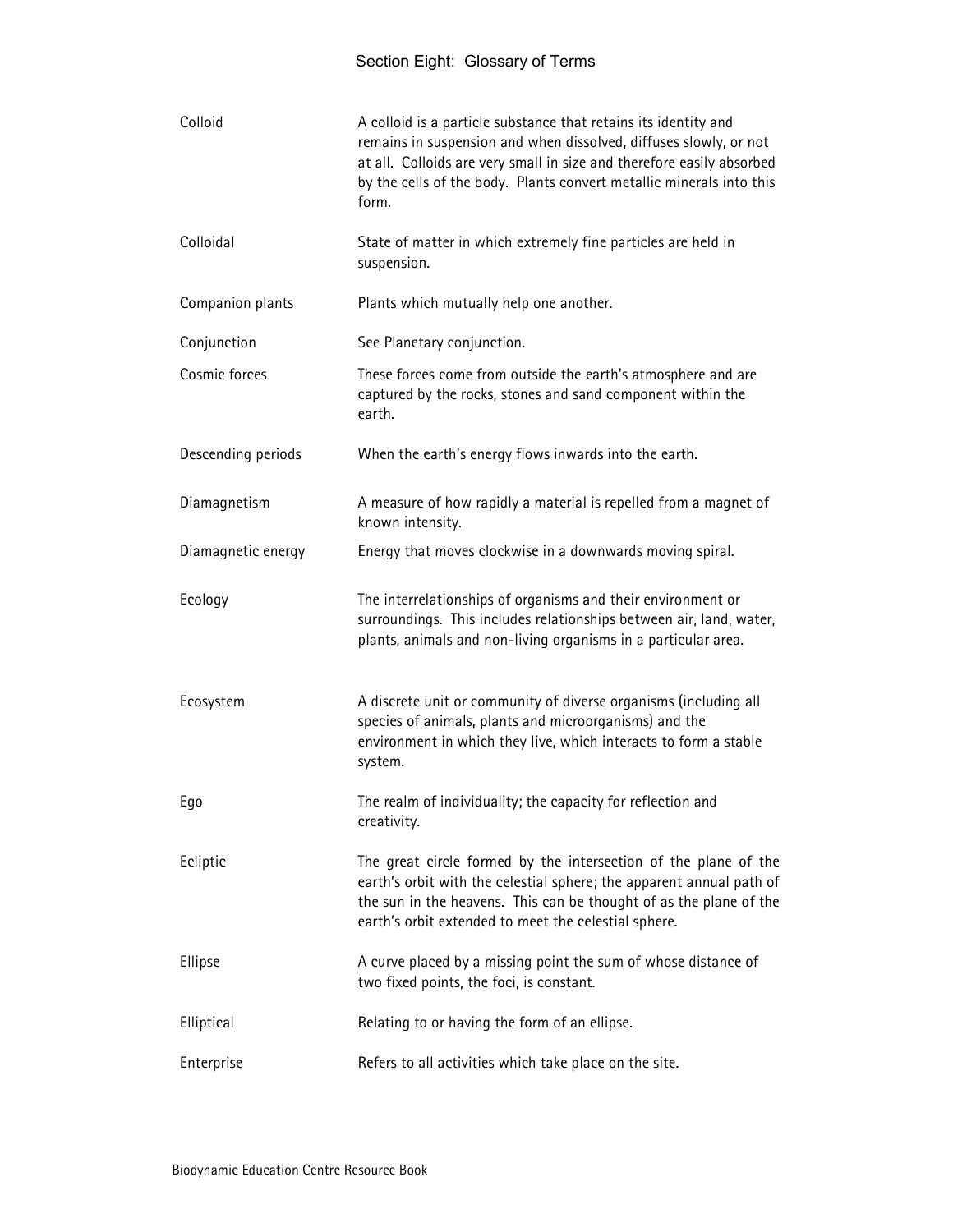| Etheric                                  | Term used to describe the realm of energy that brings life to the<br>physical world of matter: soils, plants, animals and mankind.                                                                                                                           |
|------------------------------------------|--------------------------------------------------------------------------------------------------------------------------------------------------------------------------------------------------------------------------------------------------------------|
| Etheric formative<br>forces              | The realm of energy that creates physical matter. This energy<br>manifests as life, chemical/tome, light and warmth ethers.                                                                                                                                  |
| Equinox                                  | The time when the sun crosses the equator and day and night are<br>equal, occurring twice yearly, on 21 March (known as vernal or<br>spring equinox in the Northern Hemisphere) and 23 September,<br>(known as autumnal equinox in the Northern Hemisphere). |
| Geocentric                               | As viewed from earth, with the earth as the centre.                                                                                                                                                                                                          |
| Geography                                | Pertaining to the interrelationships of climate, soil, land forms,<br>land use, population and industries. The study of the physical<br>features of the earth and of human activity as it relates to these.                                                  |
| Goethean observation<br>or phenomenology | A method of close observation used to increase understanding of<br>an organism, introduced by Goethe.                                                                                                                                                        |
| Granite                                  | A member of the feldspar family. Silica.                                                                                                                                                                                                                     |
| Gypsum                                   | A lime rock powder, generally a sedimentary calcium sulfate rock<br>occurring in massive beds. Is also known as 'Plaster of Paris' or<br>'Lime'.                                                                                                             |
| Harrowing                                | A farm implement consisting of a heavy frame with sharp teeth or<br>upright disks, used to break up and even off plowed ground. Also<br>used to break-up manure piles.                                                                                       |
| Hazard                                   | A potential cause of harm to a person or to the natural<br>environment.                                                                                                                                                                                      |
| Heliocentric                             | A reference centre which ahs the sun as the centre.                                                                                                                                                                                                          |
| Holistic                                 | An approach in which a system is viewed as a whole, rather than<br>as its component parts.                                                                                                                                                                   |
| Humification                             | A natural process whereby organic residues are transformed and<br>converted to stable humic substances through biochemical and<br>chemical processes.                                                                                                        |
| Humus                                    | A brown or black organic substance consisting of partially or<br>wholly decayed vegetable or animal matter that provides nutrients<br>for plants and increases the ability of soil to retain water.                                                          |
| Igneous                                  | Primal rocks originating from molten mixtures which solidified<br>over many thousands of years.                                                                                                                                                              |
| Immobilisation                           | Conversion of a plant nutrient from an inorganic state to an<br>organic by microbes or plants.                                                                                                                                                               |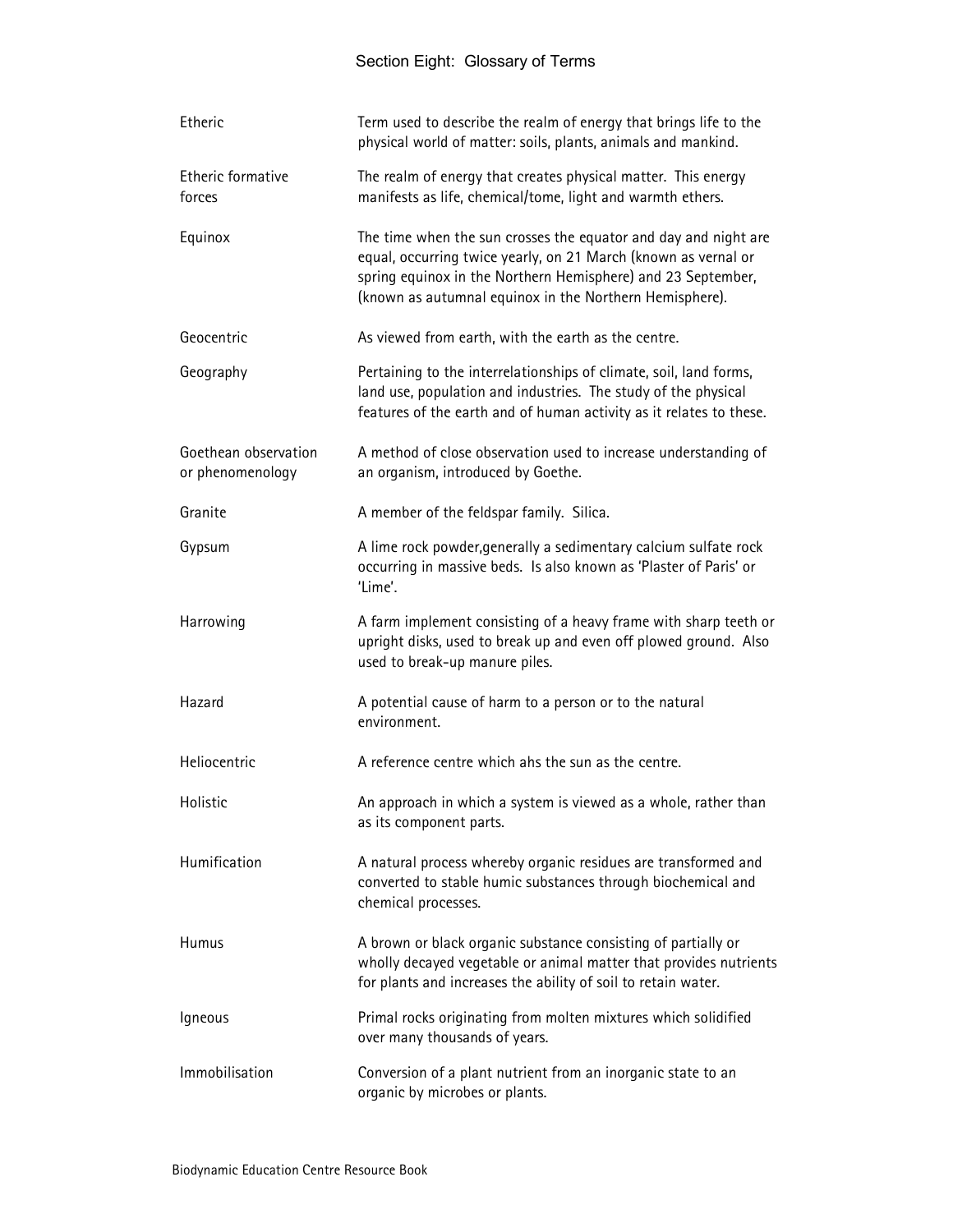| Infiltration rate | Rate at which water filters into the surface layer of soils.                                                                                                                                                                                                                                                                                                                                                                                                                         |
|-------------------|--------------------------------------------------------------------------------------------------------------------------------------------------------------------------------------------------------------------------------------------------------------------------------------------------------------------------------------------------------------------------------------------------------------------------------------------------------------------------------------|
| Landscape         | Design of the environment.                                                                                                                                                                                                                                                                                                                                                                                                                                                           |
| Lemniscate        | A symmetrical curve in the form of the figure 8, generated by the<br>point in which a tangent to an equilateral hyperbola meets the<br>perpendicular on it drawn from the center.                                                                                                                                                                                                                                                                                                    |
| Life ether        | The term used by Rudolf Steiner to describe the energy state<br>which brings 'life' to the element of earth.                                                                                                                                                                                                                                                                                                                                                                         |
| Light ether       | The term used by Rudolf Steiner to describe the energy state<br>which brings 'life' to the element of air.                                                                                                                                                                                                                                                                                                                                                                           |
| Lime              | A compound formed by combination of calcium with oxygen and<br>its relatives. Calcium oxide [CaO], quicklime, is strongly alkaline<br>and highly reactive. Calcium hydroxide [Ca(OH)2], hydrated lime<br>or slaked lime, is not quite so reactive. Calcium sulphate [CaSO4],<br>gypsum, the basis for plaster, is the liming agent of choice where<br>no increase in pH is desired. Calcium carbonate [CaCO3], calcitic<br>lime, is the most frequently used agricultural limestone. |
| Macro nutrients   | Major plant nutrient required by plants - nitrogen, phosphorus,<br>potassium, calcium, magnesium and sulfur.                                                                                                                                                                                                                                                                                                                                                                         |
| Metamorphic       | Rocks which have been changed from their original state.<br>Changes may be barely visible, or may be so great that it is<br>impossible to tell what the original rock once was.                                                                                                                                                                                                                                                                                                      |
| Microclimate      | Climate of a small region which is different from the climate of<br>the surrounding area.                                                                                                                                                                                                                                                                                                                                                                                            |
| Micro nutrients   | Nutrients which are required by plants in small quantities; e.g.<br>boron, copper, chlorine, iron, manganese, molybdenum, zinc.                                                                                                                                                                                                                                                                                                                                                      |
| Mineralisation    | Conversion of a potential plant nutrient from its organic form to<br>an inorganic plant-available from as a result of soil microbial<br>activity.                                                                                                                                                                                                                                                                                                                                    |
| Montmorillonite   | A type of clay distinguished by its capacity to absorb moisture at<br>various humidities and by its relatively high silica content.                                                                                                                                                                                                                                                                                                                                                  |
| Mycorrhiza        | Mycorrhizal fungi live in and around the roots of most plants,<br>serving as a secondary root system and extending far into the soil.<br>In exchange for sugars and simple carbohydrates, the mycorrhizal<br>fungi absorb and pass on minerals and moisture required for the<br>plant's growth.                                                                                                                                                                                      |
| Mulch             | Any material that is spread on the soil surface to protect the soil<br>and plant roots from the effects of raindrops, the sun, soil<br>crusting, freezing and water loss by evaporation. Examples are<br>leaves and straw.                                                                                                                                                                                                                                                           |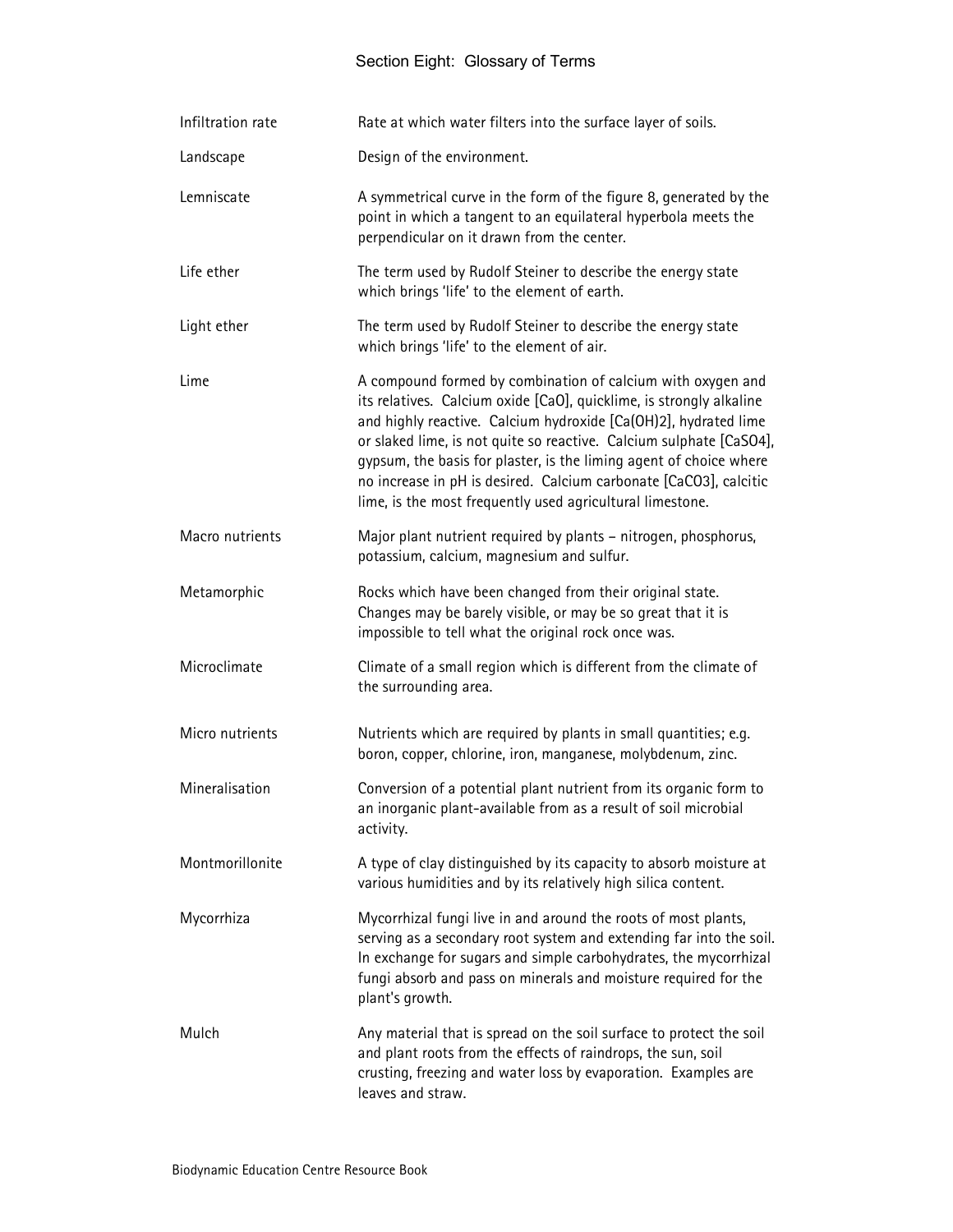| Nitrogenous             | Relating to or containing nitrogen.                                                                                                                                                                                                                                                                                                                    |
|-------------------------|--------------------------------------------------------------------------------------------------------------------------------------------------------------------------------------------------------------------------------------------------------------------------------------------------------------------------------------------------------|
| Opposition              | See Planetary opposition.                                                                                                                                                                                                                                                                                                                              |
| Overgrazing             | Grazing of leaves growing from stored root energy, at the expense<br>of the roots, rather than from direct sunlight. In other words,<br>overgrazing is grazing of the roots. Overgrazing occurs in two<br>ways: when the animal remains in the presence of a rapidly<br>growing plant and when the animal returns too soon to a slow<br>growing plant. |
|                         | Sourced from Holistic Resource Management, Allan Savoy                                                                                                                                                                                                                                                                                                 |
| Paradigm (scientific)   | A pattern of thinking that matches accepted theories and<br>scientific thinking of the day.                                                                                                                                                                                                                                                            |
| Paramagnetic            | Substances with magnetic susceptibility greater than 0 are<br>paramagnetic. They are drawn into a magnetic field.                                                                                                                                                                                                                                      |
| Paramagnetic energy     | Energy that moves anti-clockwise in an upwards moving spiral.                                                                                                                                                                                                                                                                                          |
| Paramagnetism           | The ability of a substance to collect or resonate to the magnetic<br>fields of the Cosmos. It is not magnetism.                                                                                                                                                                                                                                        |
| Parent material of soil | The base material from which the soil has been formed; either<br>igneous rocks or sedimentary rocks. Parent material can be<br>divided into ten categories based on chemical composition (mainly<br>silica and base element content).                                                                                                                  |
| Peppering               | Outlined by Rudolf Steiner as a method for controlling unwanted<br>plants, insects and animals. This involves burning weed seeds,<br>insect pests and the skins of animals at particular times and<br>dispersing the resulting ash over the area to be treated. The<br>technique is known as 'peppering'.                                              |
| Perigee                 | The point in the orbit of a heavenly body at which it is closest to<br>the earth.                                                                                                                                                                                                                                                                      |
| рH                      | pH is a measure of the percent of hydrogen in soil solution. It<br>indicates the acidity or alkalinity of the soil.                                                                                                                                                                                                                                    |
| Phosphate rock          | A lime rock powder. When exposed to the elements phosphatic<br>limestone slowly weathers, begins to crumble and breaks down.<br>The calcium carbonate is the limestone dissolved in water and<br>washes away in a natural refining process, leaving relatively pure<br>deposits of phosphate rock.                                                     |
| Physical                | The realm of matter.                                                                                                                                                                                                                                                                                                                                   |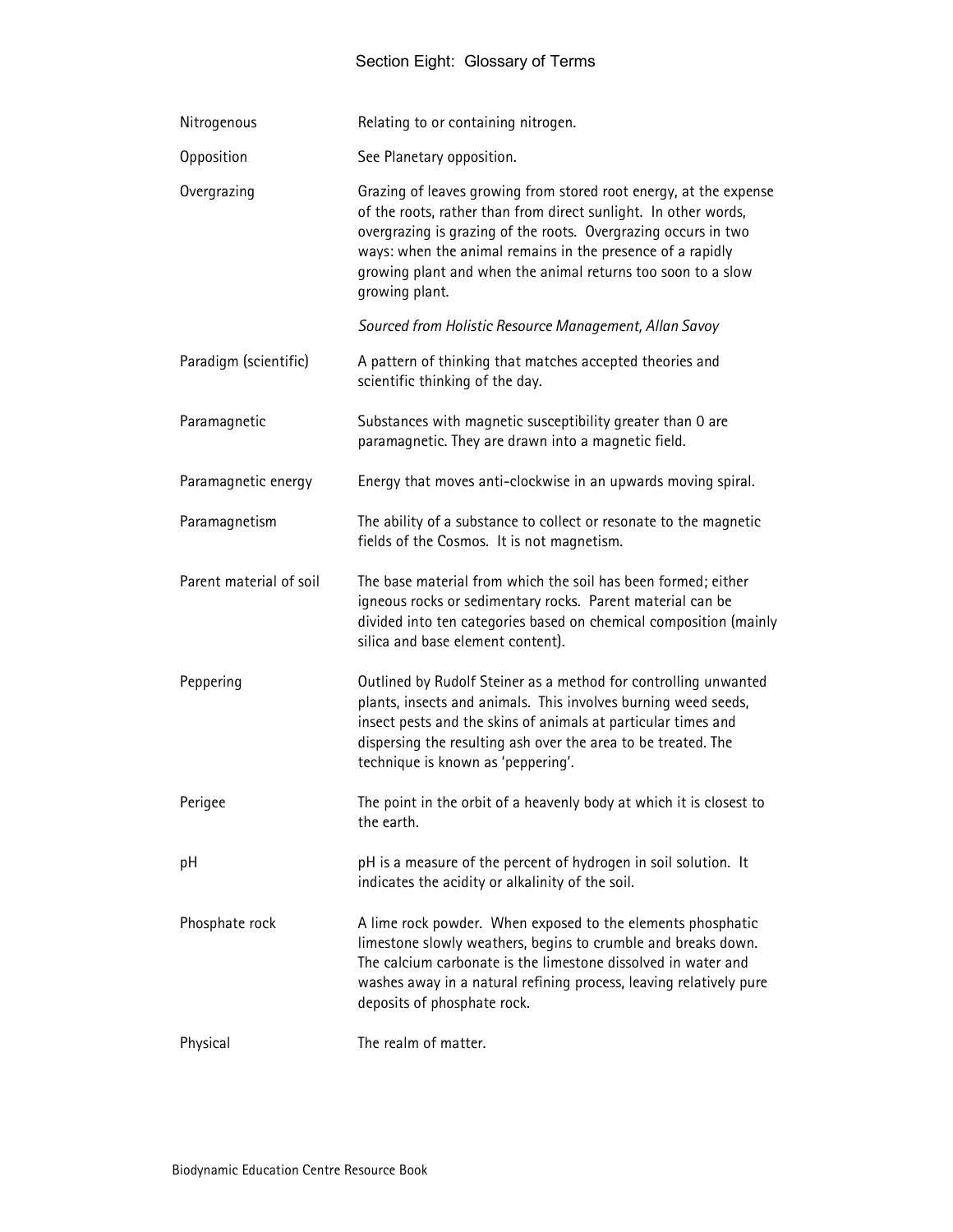| Planetary conjunction        | When two or more planets appear to be very close together in the<br>night sky as seen from Earth.                                                                                                                                                                                                                                                                     |
|------------------------------|-----------------------------------------------------------------------------------------------------------------------------------------------------------------------------------------------------------------------------------------------------------------------------------------------------------------------------------------------------------------------|
| Planetary opposition         | When a planet is directly opposite the Sun in the sky as viewed<br>from Earth.                                                                                                                                                                                                                                                                                        |
| Profile                      | A vertical section of soil or rock showing the sequence of the<br>various layers.                                                                                                                                                                                                                                                                                     |
| <b>Risk</b>                  | A combination of the likely severity and frequency of harm arising<br>from a hazard.                                                                                                                                                                                                                                                                                  |
| Risk assessment              | The process of evaluating the likely severity and frequency of harm<br>arising from a hazard.                                                                                                                                                                                                                                                                         |
| Risk control                 | The process of implementing measures to reduce the risk<br>associated with a hazard.                                                                                                                                                                                                                                                                                  |
| Risk control hierarchy       | Ranks risk control measures in decreasing order of effectiveness.                                                                                                                                                                                                                                                                                                     |
| Rhizosphere                  | Zone of soil chacterised by intense microbial activity, immediately<br>adjacent to the plant roots, and which receives plant root<br>exudates.                                                                                                                                                                                                                        |
| Sedimentary                  | These rocks are extremely varied, differing widely in texture,<br>colour, and composition. Nearly all are made of materials that<br>have been moved from their origin to a new place of deposition.<br>Flowing water, wind, waves, currents, ice and gravity move<br>materials on the surface of the earth by action that takes place on<br>or very near the surface. |
| Sensitive<br>crystallization | Qualitative testing developed by Ehrenfried Pfeiffer.                                                                                                                                                                                                                                                                                                                 |
| Sidereal                     | Determined by the stars.                                                                                                                                                                                                                                                                                                                                              |
| Sidereal rhythm              | The rhythm of the moon as it passes in front of the twelve'<br>constellations of the zodiac.                                                                                                                                                                                                                                                                          |
| Slashing                     | To cut or form by cutting with forceful sweeping strokes: slash a<br>path through the underbrush, slash tall grass.                                                                                                                                                                                                                                                   |
| Soil biota                   | All living components of the biological community found in soils.                                                                                                                                                                                                                                                                                                     |
| Soil fertility               | The capacity of the soil to receive, store and transmit energy to<br>support plant growth.                                                                                                                                                                                                                                                                            |
| Soil food web                | The community of organisms living all or part of their lives in the<br>soil. These organisms range in size from the tiniest one-celled<br>bacteria, algae, fungi and protozoa, to the more complex<br>nematodes and micro-arthropods; and to the visible earthworms,<br>insects, small vertebrates, and plants.                                                       |